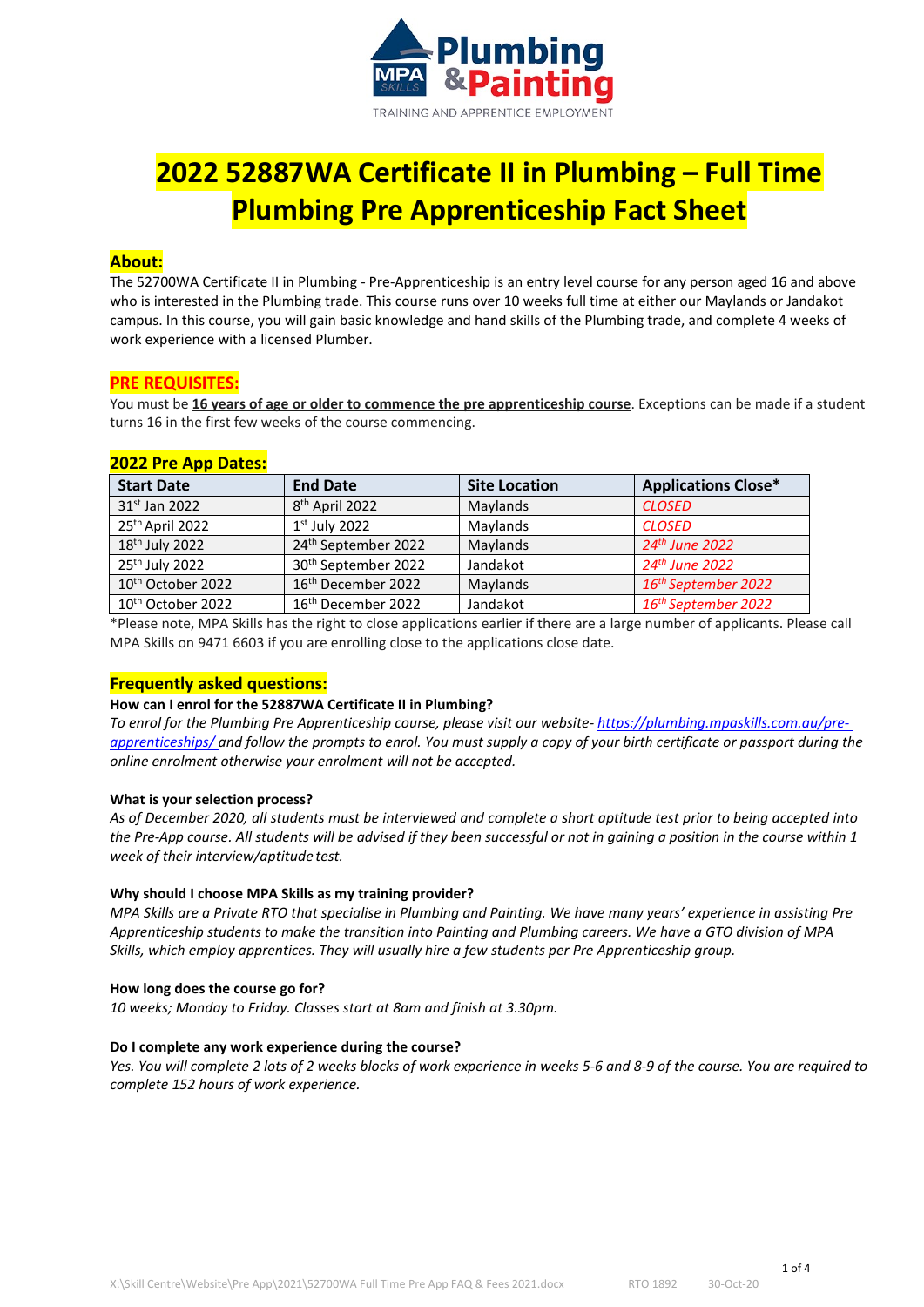# **Do I need to find my own work experience?**

*MPA Skills are responsible for finding your work experience. However, we conduct employability training with all students during class to help with future employment skills. This training includes students calling a maximum of 5 employers to ask for work experience with the assistance of an MPA Skills representative and a script. If the student is unable to find an employer from these calls, MPA Skills will find the placement for them.*

#### **What are the fees, and what units will I be completing?**

*Please see the last page of this document, which outlines the current Pre Apprenticeship fees and units.*

#### **Will I get an Apprenticeship once I complete the Pre Apprenticeship course?**

*An Apprenticeship is not guaranteed after you complete your pre apprenticeship course. However, we see a good success rate of Pre Apps gaining an Apprenticeship through our Apprentice Employment division (GTO) or through their work experience company.*

#### **Do I need to do a Pre Apprenticeship before I start an Apprenticeship?**

*No, it is not mandatory that you complete a Pre Apprenticeship prior to commencing an Apprenticeship. However, most employers prefer if you have completed a Pre Apprenticeship, as the course will give you basic knowledge of the trade and you would have gained skills from your work experience.*

# **Credit Transfers:**

If you have completed a previous trade qualification, white card or first aid certificate, you may be eligible for a credit transfer. In order for us to grant a credit transfer, we need a copy of your Record of Results or Statement of Attainment. This is a document that would have been issued by the training provider. Please attach a copy of your previous results to the 'upload document' section on the onlineenrolment.

# **Students of school age with Credit Transfers:**

Students who are of school ages and have credit transfers must still attend every class due to duty of care reasons. You will not be charged for the units, however you will still need to attend the classes.

# **Completion:**

Once a student has successfully completed the Pre-Apprenticeship, including Work placement, they will be issued with a Certificate II and a Record of Results outlining the units achieved. Students who secure employment and sign up as an Apprentice will be credited the relevant units achieved through the Pre Apprenticeship program.

# **Invoices/Payment:**

Invoices MUST be paid prior to the Pre Apprenticeship start date. Please do not pay without being issued an invoice as you will need your invoice number as a reference when paying. Payment plans can be arranged if required. Students must complete the Payment Plan form, which will be sent with their invoice. Please note, payments must be made on a regular basis either weekly or fortnightly. If payment plan payments are regularly rejected, the student may be asked to leave the course.

Debt Recovery: Any unpaid fees will be referred to Debt Collectors. All costs associated with the collections of these fees will be charged to the student.

# **\$250 VET and Pre-App Award:**

If you successfully complete the Certificate II Building and Construction qualification, you can apply to the Construction Training Fund (CTF) for a \$250 Pre-Apprenticeship Award.

CTF provides funding support for training of eligible workers in the construction industry. MPA Skills acknowledge the support of the Construction Training Fund in reducing the cost of training for eligible workers.

Please phone CTF on 08 9244 0100 for more information or email [inquiries@ctf.wa.gov.au](mailto:inquiries@ctf.wa.gov.au)

# **Information for students who are of school age:**

If you are born on or after the 1<sup>st</sup> July 2004, you will require a Notice of Arrangement. This is a form that is sent to the Department of Education, which gives you permission to leave school to complete further education. If you are successful in gaining a position in the Pre Apprenticeship course, more information will be sent about the Notice of Arrangement with your acceptance email.

# **Withdrawal/Census Date:**

Each unit that you study has its own Census Date. It is important to know your Census Date. This is the deadline you can withdraw from your enrolment and still obtain a refund. The date is calculated at no less than 20% of the way through the period during which that unit is undertaken.